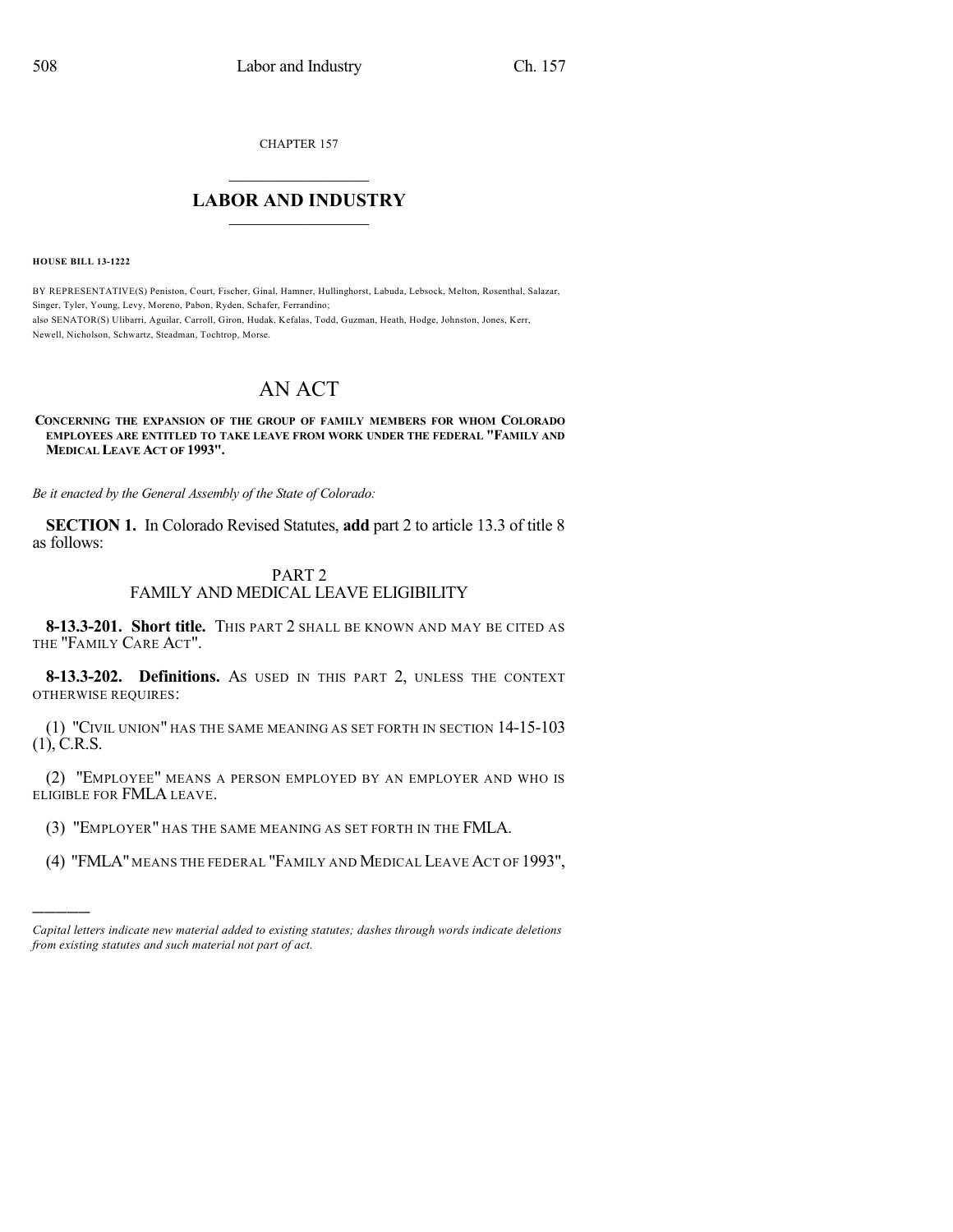PUB.L. 103-3, AS AMENDED, 29 U.S.C. SEC. 2601, ET SEQ.

(5) "FMLA LEAVE" MEANS LEAVE FROM WORK AND ALL BENEFITS AUTHORIZED BY THE FMLA.

**8-13.3-203. Family and medical leave - state requirements.** (1) IN ADDITION TO THE LEAVE TO WHICH AN EMPLOYEE IS ENTITLED UNDER THE FMLA, AN EMPLOYEE IN THIS STATE IS ENTITLED TO FMLALEAVE TO CARE FOR A PERSON WHO HAS A SERIOUS HEALTH CONDITION, AS THAT TERM IS DEFINED IN THE FMLA, IF THE PERSON:

(a) IS THE EMPLOYEE'S PARTNER IN A CIVIL UNION, AS DEFINED IN SECTION 14-15-103 (5), C.R.S.; OR

(b) IS THE EMPLOYEE'S DOMESTIC PARTNER AND:

(I) HAS REGISTERED THE DOMESTIC PARTNERSHIP WITH THE MUNICIPALITY IN WHICH THE PERSON RESIDES OR WITH THE STATE, IF APPLICABLE; OR

(II) IS RECOGNIZED BY THE EMPLOYER AS THE EMPLOYEE'S DOMESTIC PARTNER.

(2)(a) FOR PURPOSES OF CONFIRMING AN EMPLOYEE'SRELATIONSHIP TO A PERSON DESCRIBED IN SUBSECTION (1) OF THIS SECTION FOR WHOM THE EMPLOYEE IS REQUESTING FMLA LEAVE, THE EMPLOYER MAY REQUIRE THE EMPLOYEE TO PROVIDE REASONABLE DOCUMENTATION OR A WRITTEN STATEMENT OF FAMILY RELATIONSHIP, IN ACCORDANCE WITH THE FMLA.

(b) AN EMPLOYER MAY REQUIRE AN EMPLOYEE SEEKING FMLA LEAVE FOR A PERSON DESCRIBED IN SUBSECTION (1) OF THIS SECTION TO SUBMIT THE SAME CERTIFICATION AS THE EMPLOYER MAY REQUIRE UNDER THE FMLA.

(3) FMLA LEAVE TAKEN BY AN EMPLOYEE PURSUANT TO THIS SECTION RUNS CONCURRENTLY WITH LEAVE TAKEN UNDER THE FMLA, AND THIS SECTION DOES NOT:

(a) INCREASE THE TOTAL AMOUNT OF LEAVE TO WHICH AN EMPLOYEE IS ENTITLED DURING A TWELVE-MONTH PERIOD UNDER THE FMLA, THIS SECTION, OR BOTH; AND

(b) PRECLUDE AN EMPLOYER FROM GRANTING AN EMPLOYEE AN AMOUNT OF LEAVE THAT EXCEEDS THE TOTAL AMOUNT OF LEAVE TO WHICH THE EMPLOYEE IS ENTITLED DURING A TWELVE-MONTH PERIOD UNDER THE FMLA.

**8-13.3-204. Enforcement.** IF AN EMPLOYER DENIES AN EMPLOYEE IN THIS STATE FMLALEAVE TO CARE FOR A PERSON DESCRIBED IN SECTION 8-13.3-203 WHO IS NOT A PERSON FOR WHOM THE EMPLOYEE WOULD BE ENTITLED TO LEAVE UNDER THE FMLA,OR INTERFERES WITH AN EMPLOYEE'S EXERCISE OF OR ATTEMPT TO EXERCISE HIS OR HER RIGHT TO FMLALEAVE FOR PERSONS DESCRIBED IN SECTION 8-13.3-203, THE EMPLOYER IS SUBJECT TO DAMAGES AND EQUITABLE RELIEF AS SPECIFIED IN THE FMLA.AN AGGRIEVED EMPLOYEE MAY BRING AN ACTION IN STATE COURT AGAINST THE EMPLOYER TO RECOVER DAMAGES OR EQUITABLE RELIEF.